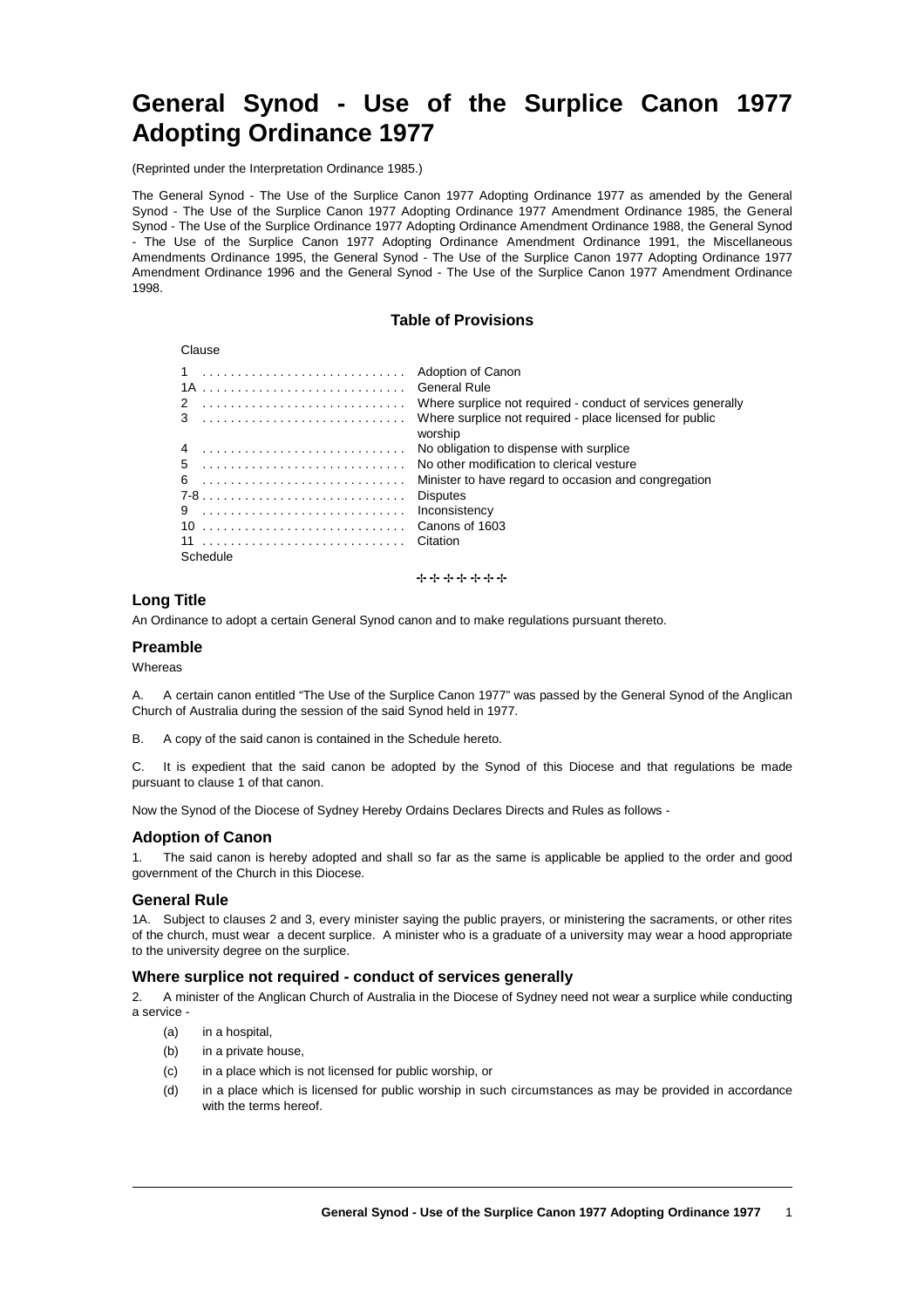## **Where Surplice not required - place licensed for public worship**

3. (1) Subject to this clause and to clause 6, a minister may dispense with the use of a surplice while conducting a service in a place consecrated or licensed for public worship.

- (2) A minister may only dispense with the use of a surplice while conducting a service in a church and in the Cathedral -
	- (a) with the approval of a vestry meeting of that church; or
	- (b) if authorised by clause 3(4) or 3(5).
	- (3) For the purposes of clause 3(2)(a)
		- (a) a vestry meeting of a church is a vestry meeting of the church convened under the Church Administration Ordinance 1990; and
		- (b) a vestry meeting of a church is taken to have given an approval if the meeting, by resolution, has given approval for a minister to dispense with the use of the surplice at a particular type of service or particular types of services; and
		- (c) the approval of a vestry meeting of a church may be withdrawn by resolution of a later vestry meeting of the church.

(4) In a church where there is customarily conducted more than one service each Sunday, a minister may dispense with the use of a surplice while conducting one of those services each Sunday if-

- (a) the use of the surplice has not been dispensed with by a minister at another service conducted on that Sunday pursuant to clause 3(2)(a); and
- (b) in the course of making a determination about a service at which a minister may dispense with the use of a surplice under this subclause, the rector, curate-in-charge or minister concerned has consulted with the parish council, if any, of the parochial unit in which the church is situated and the churchwardens of that church.

In a church where there is customarily conducted only one service each Sunday, a minister may dispense with the use of a surplice while conducting one of those services in each calendar month if -

- (a) the use of the surplice has not been dispensed with by a minister at another service conducted on a Sunday during that calendar month pursuant to clause 3(2)(a); and
- (b) in the course of making a determination about a service at which a minister may dispense with the use of a surplice under this subclause, the rector, curate-in-charge or minister concerned has consulted with the parish council, if any, of the parochial unit in which the church is situated and the churchwardens of that church.

A minister may not dispense with the use of the surplice in accordance with this Ordinance while conducting a service at which a bishop is also a minister thereof unless that bishop has given his approval. If -

- (a) under this Ordinance, a minister may dispense with the use of a surplice while conducting a service in a church or in the cathedral; and
- (b) a bishop is present and proposes to participate in the service, and has given his approval under this clause,

the bishop may dispense with his rochet and chimere.

- (7) Subclauses (2) to (6) inclusive apply to St Andrew's Cathedral with the following modifications-
	- (a) each reference to the parish council of the parochial unit in which the church is situated is a reference to the St Andrew's Cathedral Chapter;
	- (b) each reference to the rector is a reference to the Dean;
	- (c) each reference to the churchwardens of that church is deleted; and
	- (d) each reference to a vestry meeting of that church, or a church, is a reference to a meeting of the congregation of the Cathedral, convened and conducted in accordance with the rules and regulations made by the Chapter.

## **No obligation to dispense with surplice**

4. Nothing in this Ordinance shall oblige any minister to dispense with the wearing of a surplice when celebrating Divine Service, administering the Sacraments or performing any other rite or ordinance of the Anglican Church of Australia.

# **No other modification to clerical vesture**

5. Except as provided by the terms of this Ordinance, no modification is hereby made to the clerical vesture either required to be worn or forbidden to be worn by a clergyman.

## **Minister to have regard to occasion and congregation**

- 6. A minister may only dispense with the use of a surplice under clause 3 if
	- (a) the minister has had due regard to the occasion and the congregation concerned before exercising relief; and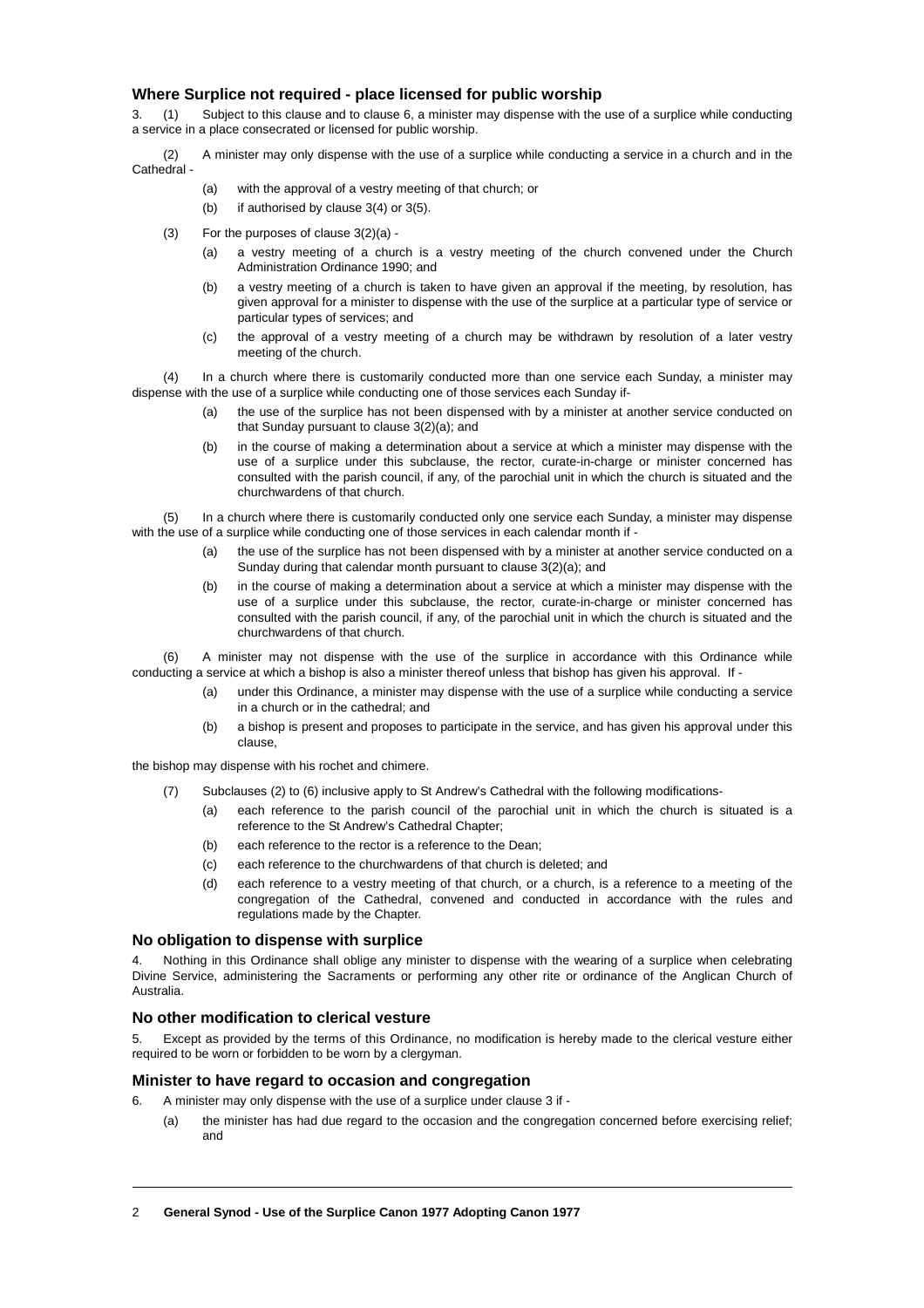(b) his or her dress is appropriate having regard to the occasion and the congregation concerned.

## **Disputes**

7. Any question or dispute arising under this Ordinance that has been reported to the Archbishop-in-Council within a period of four (4) months following the incident referred to in the question or dispute shall be dealt with and determined by the Archbishop-in-Council or, if the Archbishop-in-Council so decides, by a Disputes Committee which shall consist of at least three (3) persons (of whom one (1) shall be a lay person) who shall be appointed from time to time by the Archbishop-in-Council and who shall hold office for such term and in accordance with such conditions as may be specified by the Archbishop-in-Council provided that if a clergyman, within 14 days of the termination of a dispute, undertakes to the Archbishop to comply with the provisions of this Ordinance in future and does in fact comply, no charge shall be laid before the Diocesan Tribunal.

8. (1) The Archbishop-in-Council or a Disputes Committee, as the case may be, shall enter into the consideration of any such question or dispute as aforesaid only upon the application of some persons or persons interested therein and for the purpose of determining the same, the Archbishop-in-Council or a Disputes Committee , as the case may be, may give all such notices and make such enquiries and do all such things as shall appear reasonable and proper in the circumstances.

(2) The Archbishop-in-Council or a Disputes Committee, as the case may be, shall in its absolute discretion be at liberty to dismiss any question or dispute arising under this Ordinance if the person who has or the persons who have raised the question or dispute do not provide the Archbishop-in-Council or the Disputes Committee with all information that may be required so that the matter may be dealt with as reasonably expeditiously as possible.

## **Inconsistency**

To the extent of any inconsistency between this Ordinance and the Announcements of Divine Services and Clerical Vestures Ordinance 1949 then this Ordinance shall prevail but apart from such inconsistency the 1949 Ordinance shall continue in full force and effect.

#### **Canons of 1603**

10. The canons numbered 17, 24, 25, 58 and 74 of the Canons of 1603, in so far as the same may have any force, are repealed in so far as this Synod has authority to repeal the same.

#### **Citation**

11. This Ordinance may be cited as "General Synod - The Use of the Surplice Canon 1977 Adopting Ordinance 1977".

#### **Schedule**

A Canon to Provide Relief for Ministers from the Use of the Surplice in Certain Cases.

Whereas by resolution No. 42 of 1973 the Synod of the Diocese of Sydney resolved that "this synod considers the time has come when for the conduct of services not held in licensed buildings or at public services surplices be no longer mandatory provided the minister acts with discretion and sensitivity: this applies amongst other things to private communions in homes and hospitals".

And whereas it is desirable that relief should be provided in the cases and to the extent decided in each diocese by the synod of such diocese NOW the general synod prescribes as follows:-

1. A minister of the Church of England in Australia may be relieved of his obligation to use a surplice during his ministrations in such cases as aforesaid as and to the extent to which such obligation is dispensed with by an ordinance of the synod of the diocese in which he is licensed to minister.

2. This canon may be cited as "The Use of the Surplice Canon 1977".

## **Table of Amendments**

| Preamble  | Amended pursuant to the Interpretation Ordinance 1985.                                                                                                                        |
|-----------|-------------------------------------------------------------------------------------------------------------------------------------------------------------------------------|
| Clause 1A | Inserted by Ordinance No 40, 1998.                                                                                                                                            |
| Clause 2  | Amended by Ordinances Nos 37, 1985 and 40, 1998.                                                                                                                              |
| Clause 3  | Original clause 3 Inserted by Ordinance No 37, 1985 and amended by Ordinances Nos 31,<br>1988, 43, 1991, 24, 1995 and 41, 1996. New clause inserted by Ordinance No 40, 1998. |
| Clause 4  | Inserted by Ordinance No 37, 1985.                                                                                                                                            |
| Clause 5  | Inserted by Ordinance No 37, 1985.                                                                                                                                            |
| Clause 6  | Original clause 6 inserted by Ordinance No 37, 1985. New clause 6 inserted by Ordinance No<br>40.1998.                                                                        |
| Clause 7  | Inserted by Ordinance No 37, 1985 and amended by Ordinance No 31, 1988.                                                                                                       |
| Clause 8  | Inserted by Ordinance No 31, 1988.                                                                                                                                            |
| Clause 9  | Inserted as clause 8 by Ordinance No 37, 1985 and renumbered as clause 9 by Ordinance No<br>31.1988.                                                                          |
| Clause 10 | Inserted by Ordinance No 40, 1998.                                                                                                                                            |